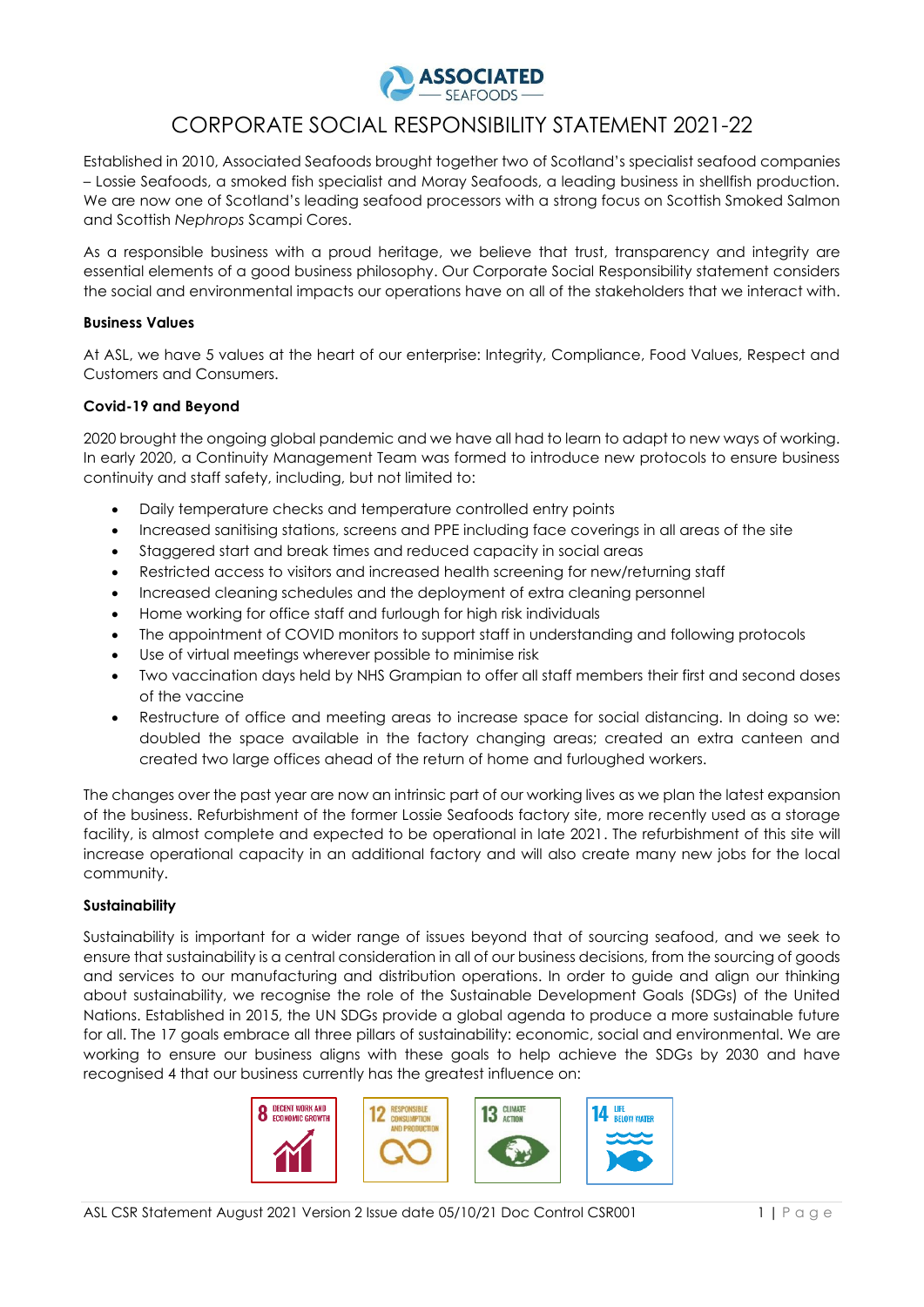# Responsible Sourcing

### **Sustainable Seafood Coalition**

The Sustainable Seafood Coalition (SSC) is a collaborative partnership of businesses that work together to address key issues in seafood sustainability. By becoming a member, businesses agree to implement their two Voluntary Codes of Conduct on Responsible Sourcing and Environmental Claims.

To help drive the sustainable seafood movement, in 2020 ASL became a member of the SSC. This helps us to establish consistency on sourcing and labelling across the seafood industry, and improve policy alignment with our customers and suppliers. Our Responsible Sourcing Policy is built upon the SSC codes and outlines the requirement for all seafood sources to be risk assessed in terms of sustainability to ensure responsible procurement at all times.

We are passionate about working towards sustainability. As a finite resource, it is critically important that our wild captured seafood comes from sustainable sources, as this not only ensures a healthy marine environment, but also that our business has longevity.

#### **Aquaculture**

Our product range includes a variety of farmed fish and so we are aware of the important role of Good Aquaculture Practice in the fish farming sector, both as a means of producing healthy and nutritious food, and also in managing and mitigating the impacts that farms may have on the environment in which they operate. All of our farmed fish comes from farms that are certified to a standard that has been benchmarked by the Global Seafood Sustainability Index (GSSI). At this time, this includes the Aquaculture Stewardship Council (ASC), the Global Aquaculture Alliance (GAA) Best Aquaculture Practices or Global G.A.P certification standards.

**Rest** 

**Wild Caught Seafood**

As part of our commitments to responsible sourcing, our wild caught seafood is sourced from fisheries that are certified to a third party sustainability certification, such as the Marine Stewardship Council (MSC), or are part of a credible Fishery Improvement Project (FIP) in order to drive improvements within the fishery.

We are members of the steering group for the ongoing Project UK Fishery Improvement Project for *Nephrops*, and are working alongside a range of interested stakeholders such as retailers, NGO's, processors, fishing organisations and scientists, in order to guide the fishery towards a level consistent with MSC certification.

We do not condone Illegal, Unregulated and Unreported (IUU) fishing and will never knowingly deal with suppliers that are involved in any sort of IUU activity or fishing. Our supply vessels are regularly checked against global IUU vessel blacklists.

We never purchase species that are classified as 'endangered' or 'critically endangered' on the IUCN Red list or CITES Appendices and we will not trade with any business that is directly involved in the targeted capture and/or commercial slaughter of non-seafood species such as marine mammals, sea turtles or are involved in the practice of shark finning.









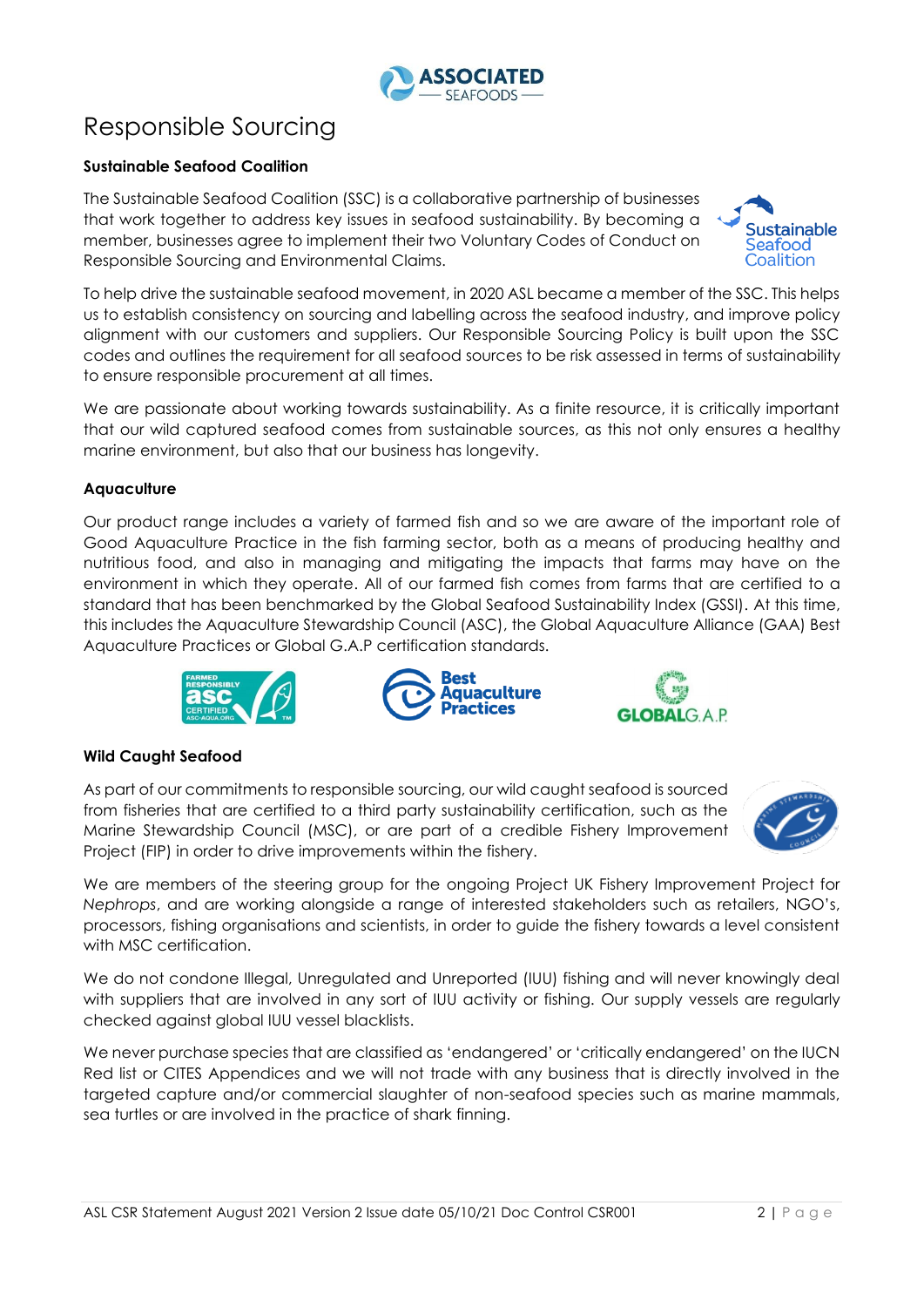

# Environmental

#### **Going Green**

The food manufacturing industry is responsible for one third of the world's greenhouse gas emissions. This year we are working with RSK and have started to measure our carbon footprint for the first time. We are currently still in assessment but will use the results to inform and develop a carbon management plan to reduce our emissions and mitigate our contribution towards the climate crisis. While still conducting the assessment we have already made some notable progress:

- Installation of a Combined Heat and Power (CHP) Plant in the summer of 2020 an efficient source of power that allows us to capture wasted energy to heat water in the factory and to heat roof spaces and workshops. We are also having another CHP installed at our new manufacturing site.
- Replacement of all lighting on site with LED bulbs which are 80% more efficient than conventional styles of lighting as only 5% of the energy they use is wasted as heat (compared to 95%)
- We plan to phase out all our petrol and diesel company cars by changing them to either fully electric or hybrid models by mid 2023 and have phased out several to date
- Installation of numerous electric charging points for company vehicles at our new manufacturing site.
- No food is wasted any by-products created from production are used to make fish meal and fish oils

#### **At-Sea Innovation**

This year we are collaborating with Marks & Spencers and Young's Seafood on a bycatch reduction project in the Mixed Demersal Fishery in the North Sea. The trial began in April on board our supply vessel, *The Virtuous,* and will assess the impact of Safety Net Technologies 'Pisces' on unwanted bycatch in the fishing nets. Pisces is a configurable set of LED lights that has the ability to create an increasingly selective fishing gear by either guiding unwanted fish towards escape routes or deterring them from ever entering the net.

The trial is due to run for a 12-month period and all data is being monitored and analysed by crew or scientists. We are delighted to have supported this innovative project and to see the interesting results.

More information on the project is available at:

[https://sntech.co.uk/blog/asl-ms-youngs-and-sntech-partner-up-to-support-british-fishermen-to-push](https://sntech.co.uk/blog/asl-ms-youngs-and-sntech-partner-up-to-support-british-fishermen-to-push-the-ne-scottish-mixed-demersal-fishery-towards-bycatch-reduction-and-msc-certification/)[the-ne-scottish-mixed-demersal-fishery-towards-bycatch-reduction-and-msc-certification/](https://sntech.co.uk/blog/asl-ms-youngs-and-sntech-partner-up-to-support-british-fishermen-to-push-the-ne-scottish-mixed-demersal-fishery-towards-bycatch-reduction-and-msc-certification/)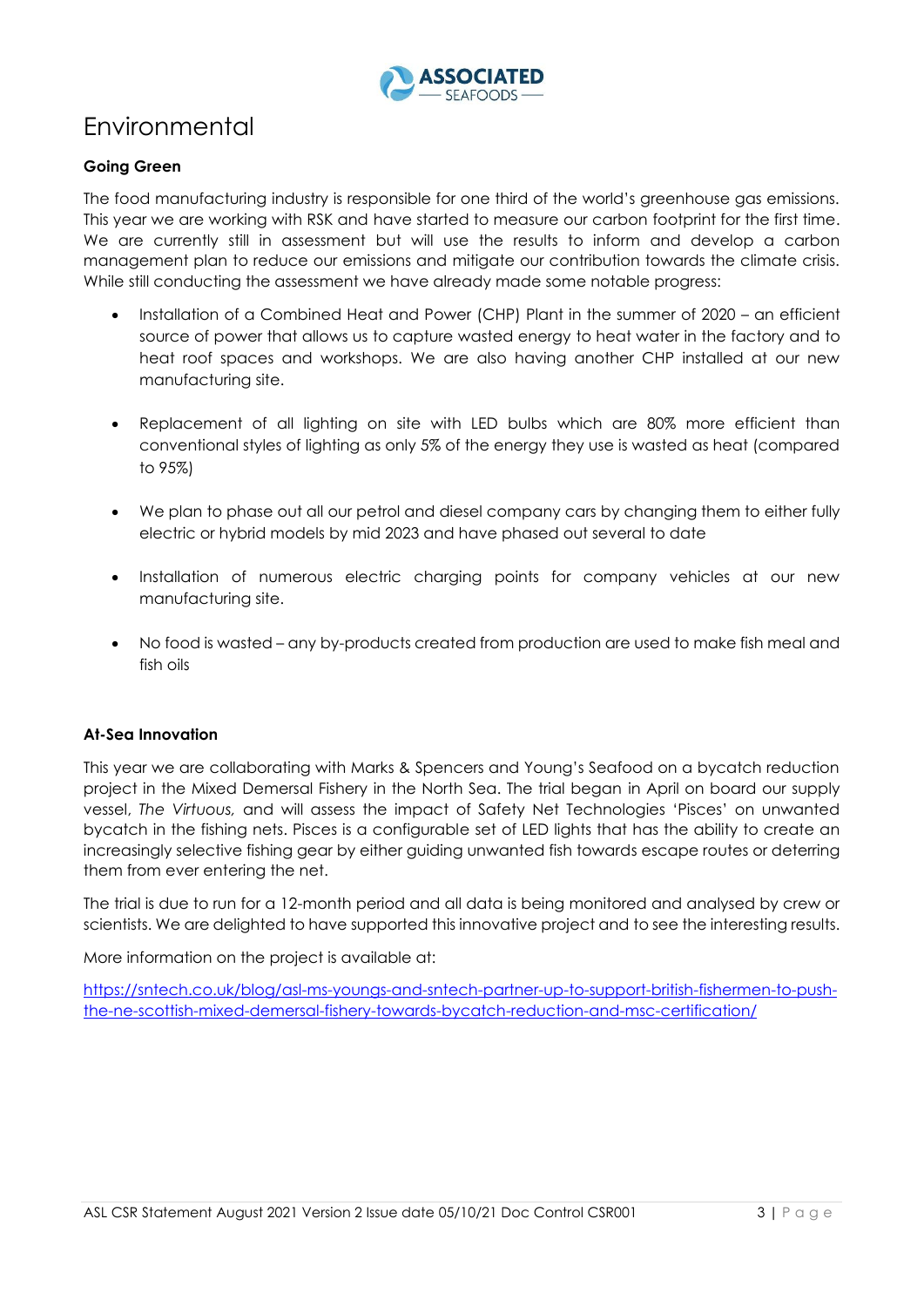

# Modern Slavery & Ethical Trade

#### **At-Sea Supply Chain**

We recognise the challenges in assuring decent working conditions for crew on board fishing vessels whilst they are operating at sea. For this reason, we have been supportive of the development and roll-out of The Responsible Fishing Vessel Standard (RFVS), a voluntary vessel-based programme, certifying high standards of crew welfare and responsible catching practices aboard fishing vessels. The strong focus on crew welfare on vessels is underpinned by the Work in Fishing Convention ILO 188.

This new RFVS standard was rolled out globally in mid2020 and has been successfully implemented on several vessels so far. This year we started working with our local suppliers to sign them up to join the group certification model that was being tested in the Scottish White Fish Producers Association (SWFPA) group. The initial group to trial this method of certification were vessels previously certified to the RFS and through our work, one of our supply vessels, the Steadfast Hope, was the first to go into the group scheme that had not been previously certified. The Steadfast Hope is also the first in our entire supply chain to be certified to the new RFVS.

We will continue to engage with our supply base with the vision that all vessels that supply us are either certified to the RFVS, or are actively in the process of becoming so.

We have been engaged supporters of the Seafood Ethics Action Alliance (SEA Alliance) since 2020. This pre-competitive engagement group address key ethical issues within seafood supply chains. The SEA Alliance works collaboratively to develop guidance on the practical implementation of such supply chain tools as the PAS 1550 Code of Practice, BRC IUU Advisory Note (2015) as well as ILO C188.

#### **Modern Slavery**

At Associated Seafoods we have a zero-tolerance approach to modern slavery and we are committed to acting ethically with integrity and transparency in all business dealings and relationships, including implementing and enforcing effective systems and controls to ensure that modern slavery and human trafficking are not taking place anywhere within ASL as well as in any of our supply chains.

We are a corporate Partner of Scotland Against Modern Slavery, a collaborative group of partners sharing experience and helping to eradicate modern slavery by tackling issues and raising awareness.

#### **Ethical Trade**

We recognise the responsibility that we have to operate ethically. Promoting decent working conditions in our factories and supply chains is an important part of our commitment to acting in a socially responsible manner. Our Ethical Standards Policy is in place for our direct work force, and ethical working conditions in our upstream supply chains are based on the Ethical Trading Initiative (ETI) base code and the Conventions of the International Labour Organisation (ILO). All of our staff are given training on the ETI base code at induction.

Our Supplier membership of the Supplier Ethical Data Exchange (SEDEX) allows our customers to have full visibility of our supply chain to ensure continuous improvement and we are a partner of Stronger 2gether which aims to tackle hidden labour exploitation.

In 2021 we have joined the Food Network for Ethical Trade (FNET) and will use their tools and expertise to inform our due diligence approach towards managing ethical trade and human rights within global supply chains.

Our full Modern Slavery and Ethical Standards policies are available on our website at: <https://www.associatedseafoods.com/our-policies>